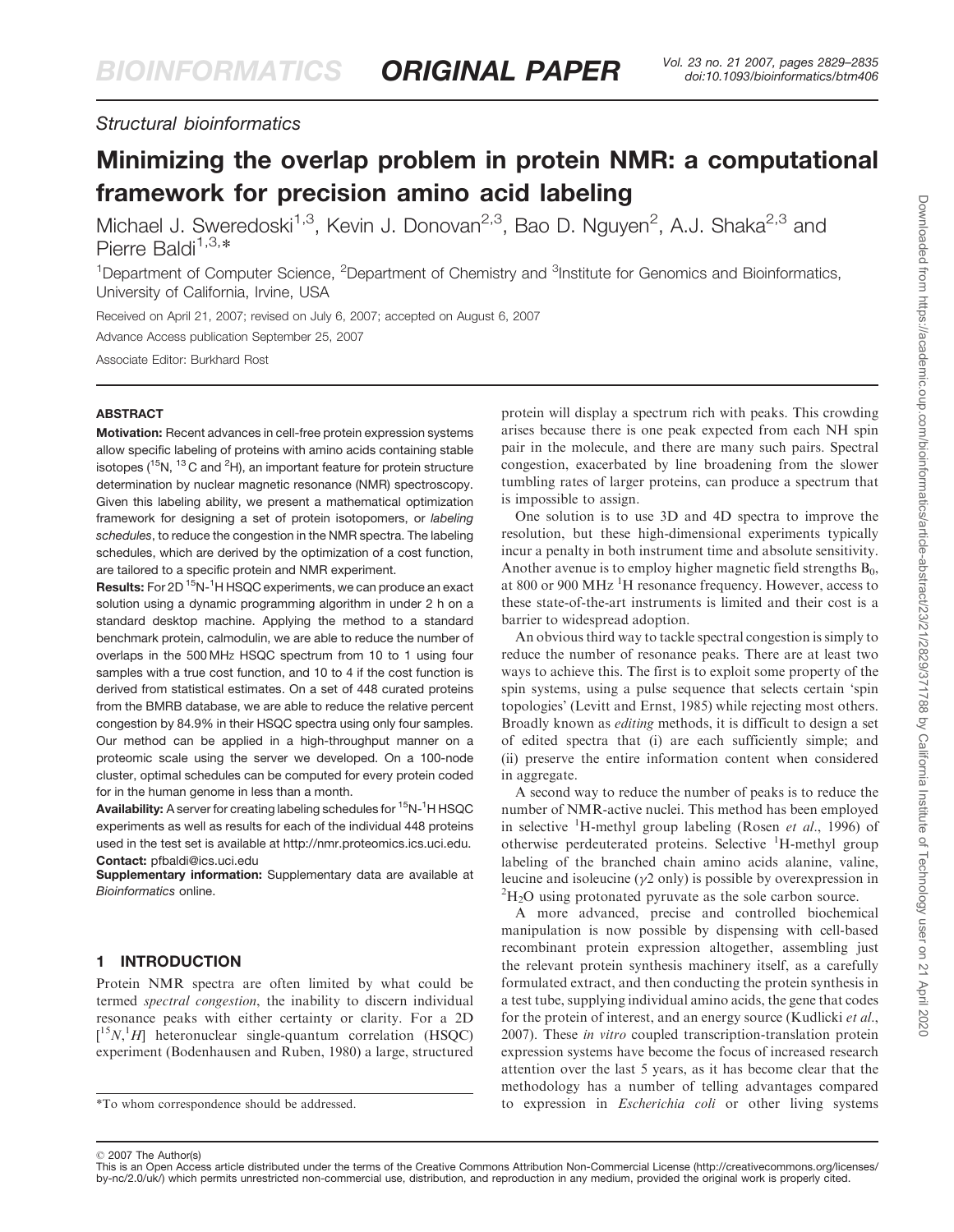(Kigawa et al., 2004; Klammt et al., 2004; Koglin et al., 2006; Morita et al., 2004; Shi et al., 2004; Staunton et al., 2006).

Recently, a particular cell-free expression system has been shown to provide fast, efficient protein expression for use in NMR experiments (Keppetipola et al., 2006). The central feature is the ability to supply to the protein synthesis reaction mixture only certain designated subsets of labeled amino acids, for instance, containing <sup>15</sup>N, while all other amino acids are  $^{14}N$ isotopomers, and so are not observed in a 2D or 3D NMR experiment. The absence of facile amino acid scrambling, which can defeat attempts to label only a subset of the amino acids in cell-based systems, is one important advantage of cell-free protein expression. Such lessened cross-talk is made possible by the absence of aminotransferase activity found in whole living organisms, allowing specific labeling by amino acid type (Kigawa et al., 1995, 1999), although not yet by position.

Much progress has already been achieved with the new power of cell-free protein expression, and spectra have been simplified by focusing on only certain peaks of interest. For example, selectively labeled samples have been used to assign some resonances in a congested spectral region of a protein containing a large number of  $\alpha$ -helical regions (Trbovic *et al.*, 2005).

Other efforts have used selectively labeled samples for the assignment of peaks from a single residue type (Kainosho and Tsuji, 1982; Yabuki et al., 1998).

Other efforts in selective labeling have aimed at complete backbone assignment by way of a number of selectively labeled samples, employing selective labeling schemes in conjunction with a specific assignment strategy, including a standard one used by an auto-assignment program (Zimmerman et al., 1997). Otting and coworkers devised a combinatorial labeling strategy that uses five separate samples: each residue is labeled in one, two, or three of the samples, and the residue types are assigned based on the presence and absence of peaks (Ozawa et al., 2006; Wu *et al.*, 2006). Another novel labeling strategy used samples that are partially labeled, the different intensities between residue types then enabling peak assignment based on relative peak intensity (Parker et al., 2004). This approach can be used to identify up to 16 residue types from five different samples.

Here, we present an alternative and more comprehensive approach to selective labeling. We use the term precision labeling to denote any sample labeled by amino acid type with known amino acids that are nearly 100% enriched at specified positions, jointly or separately; there must be no amino acid scrambling and the sample must not be a mixture of isotopomers. The scheme is completely general, applying to carbon-13, nitrogen-15 and/or doubly labeled samples.

Our approach is unique because it is not wedded to a specific assignment strategy nor does it rely on peak intensity for assignment; rather it can be quite generally applied to try to produce optimum spectra for any protein. We will refer to a labeling schedule as the set of instructions that describe how many samples to prepare and how to isotopically label amino acids in each sample. Samples prepared according to the optimum labeling schedule should be maximally free and clear of peak overlap and therefore of the most utility for troublefree assignment. In addition, constraints gleaned from the labeling schedule reduce the set of residues a peak could be mapped to during the assignment process. By creating decongested spectra, our approach overcomes one of the major hurdles in resolving the structure of larger molecules at lower magnetic field strengths.

### 2 METHODS

### 2.1 Formalization of the scheduling problem as an optimization problem

We will refer to the problem of finding an optimal labeling as Optimal Scheduling for Protein NMR Spectra (OSPNS). We use an integer programming formulation to describe the problem of OSPNS. We assume a fixed number of samples  $k \in \mathbb{N}; k \ge 2$ . Keep in mind that we will later iterate over various values of k, where  $k \leq 20$  to find an appropriate balance between the number of overlaps and the number of samples produced. Additionally, we let  $A$  be the set of all the naturally occurring amino acids. The cost function C

$$
\mathcal{C} = \sum_{b \in \mathcal{A}} \sum_{c \in \mathcal{A}} \sum_{d \in \mathcal{A}} \sum_{e \in \mathcal{A}} \sum_{l=1}^{k} \mathcal{O}(b, c, d, e) \cdot C_{b,l} \cdot N_{c,l} \cdot C_{d,l} \cdot N_{e,l} \quad (1)
$$

is optimized over the 40  $\cdot$  k binary variables  $N_{b,l}$  and  $C_{b,l}$ 

$$
N_{b,l} = \begin{cases} 1 & \text{if the nitrogens in amino acid } b \text{ are isotopically labeled} \\ 0 & \text{otherwise} \end{cases} \tag{2}
$$

 $\int$  1 if the carbons in amino acid b are isotopically labeled

$$
C_{b,l} = \begin{cases} \text{in sample } l \text{ or all carbons uniformly labeled} \\ 0 \text{ otherwise} \end{cases} \tag{3}
$$

The definition of the overlap function  $O$  varies with the NMR experiment so we leave the details for the following section. Finally, we must include a set of constraints that ensure all peaks are observable in at least one spectrum.

$$
\sum_{l=1}^{k} N_{b,l} C_{c,l} \ge 1 \quad \forall b, c \in \mathcal{A}
$$
 (4)

It should be noted that there is some degeneracy in the labeling schedules. The sample numbers could be permuted without changing the value of the cost function  $C$ .

While the recent advances in cell-free protein expression now allow chemists to select in principle how the amino acids are isotopically labeled, in practice the full palette of isotopic possibilities is not yet routinely available. In addition, by independently labeling the carbon and nitrogen, we are doubling the number of variables in the optimization equation, making the problem of finding a true optimal solution computationally challenging. We will define additional constraints to create two subproblems that work around these limitations. Additional constraints can be created to deal with any additional availability issues.

Subproblem A assumes that one does not need to label any carbons in the samples. We can therefore set  $C_{b,l} = 1 \ \forall b \in A, 1 \le l \le k$ . We can then rewrite the constraint from Equation (4) as

$$
\sum_{l=1}^{k} N_{b,l} \ge 1 \quad \forall b \in \mathcal{A}, 1 \le l \le k \tag{5}
$$

and minimize the new cost function C

$$
\mathcal{C} = \sum_{b \in \mathcal{A}} \sum_{c \in \mathcal{A}} \sum_{l=1}^{k} O(b, c) \cdot N_{b,l} \cdot N_{c,l} \tag{6}
$$

With the additional constraints in subproblem A, we create a quadratic programming problem, thus reducing the complexity from the general problem.

Subproblem B allows for the carbons in a particular amino acid class to be labeled, but only if the corresponding nitrogen is labeled as well. Subproblem B lets us perform multiple HNCA and HNCO experiments with doubly labeled amino acid samples that are currently available as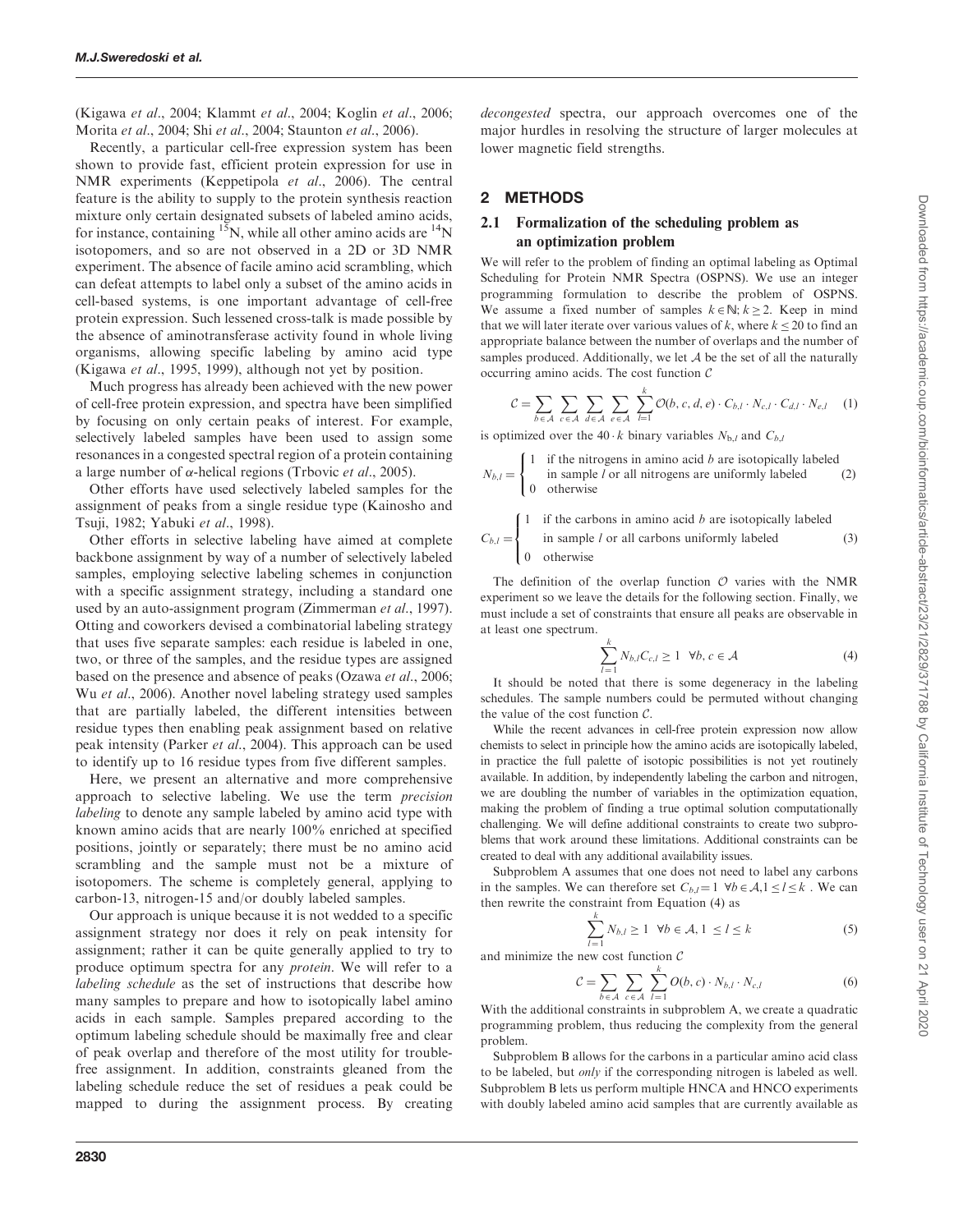off-the-shelf items. The addition of the constraint in Equation (7) to the general problem defines subproblem B.

$$
N_{b,l} \ge C_{b,l} \quad \forall b \in \mathcal{A}, 1 \le l \le k \tag{7}
$$

#### 2.2 Definition of the overlap function  $\mathcal O$

Now that we have specified each problem, we return to the definition of  $\mathcal O$ , which is specific to each experiment. Our basic motivation is to calculate the number of possible overlapping peaks for any combination of amino acid labeling. To find the value of  $O$ , we must first define the following set of variables.

$$
seq_i : \text{amino acid class of the } i\text{th residue}, \, seq_i \in \mathcal{A}
$$
\n
$$
E \in \{H, N, C^{\alpha}, C\}
$$
\n
$$
δE_i : \text{chemical shift of the } E \text{ nucleus of the } i\text{th residue}, \, δE_i \in \mathbb{R}
$$
\n
$$
T_E : \text{overlap threshold between } E \text{ peaks}, T_E \in \mathbb{R}
$$
\n
$$
ov_E(i, j) = \n\begin{cases}\n1 & \text{if } |δE_i - δE_j| \le T_E \\
0 & \text{otherwise}\n\end{cases}
$$
\n(8)

Note that  $T_E$  is dependent on several factors including the magnetic field strength and protein size. We empirically measured  $T_E$  by looking at various NMR spectra. Throughout this paper, N refers to the backbone nitrogens, H refers to the hydrogens bonded to the backbone nitrogens, and C (without subscripts) refers to the carbonyl carbons in the backbone.

For an HSQC experiment, we define  $O(b,c)$  as the number of times  $H'$ -N' cross-peaks from residues in amino acid class  $b$  overlap with  $H'$  -N' cross-peaks from residues in amino acid class c. Here,  $R_b$  is the set of indices of all the residues in amino acid class b.

$$
R_b = \{i : seq_i = b\}
$$
\n
$$
\mathcal{O}(b, c) = \begin{cases} \sum_{i \in R_b} o v_H(i, j) \cdot o v_N(i, j) & \text{if } b \neq c \\ 0 & \text{otherwise} \end{cases}
$$
\n(9)

In both definitions of  $O(b,c,d,e)$  for HNCO and HNCA experiments, we assume that  $O(b,c,d,e) = 0$  if  $b = d$  and  $c = e$ . In addition,  $R_{b,c}$  consists of the set of indices of residues in amino acid class  $c$  that are immediately preceded by a residue in amino acid class b.  $S_{b,c}$  consists of the set of indices of residues in amino acid class c if  $c = b$ , otherwise  $S_{b,c}$  is the empty set.

For an HNCO experiment, we define  $O(b,c,d,e)$  as follows.

$$
R_{b,c} = \{i : seq_{i-1} = b \text{ and } seq_i = c\}
$$
(10)  

$$
\mathcal{O}(b, c, d, e) = \sum_{i \in R_{b,c} \atop j \in R_{d,e}} o v_H(i,j) \cdot o v_N(i,j) \cdot o v_C(i-1,j-1)
$$

For an HNCA experiment, we define  $O(b,c,d,e)$  as follows.

$$
R_{b,c} = \{i : seq_{i-1} = b \text{ and } seq_i = c\}
$$
(11)  
\n
$$
S_{b,c} = \begin{cases} \{i : seq_i = b\} & \text{if } b = c \\ \emptyset & \text{otherwise} \end{cases}
$$
(11)  
\n
$$
\mathcal{O}(b, c, d, e) = \sum_{\substack{i \in R_{b,c} \\ j \in R_{d,c}}} \sigma v_H(i,j) \cdot \sigma v_N(i,j) \cdot \sigma v_{C'}(i-1,j-1)
$$
  
\n
$$
+ \sum_{\substack{i \in R_{b,c} \\ j \in S_{d,c}}} \sigma v_H(i,j) \cdot \sigma v_N(i,j) \cdot \sigma v_{C'}(i-1,j)
$$
  
\n
$$
+ \sum_{\substack{i \in R_{b,c} \\ j \in S_{d,c}}} \sigma v_H(i,j) \cdot \sigma v_N(i,j) \cdot \sigma v_{C'}(i,j-1)
$$
  
\n
$$
+ \sum_{\substack{i \in R_{b,c} \\ j \in S_{b,c}}} \sigma v_H(i,j) \cdot \sigma v_N(i,j) \cdot \sigma v_{C'}(i,j)
$$

2.2.1 Example sequence Suppose we have the following amino acid sequence: GSTYHLDVVS. For an HSQC experiment, we must first calculate the various values of  $R_b$  (e.g.  $R<sub>G</sub> = \{1\}$ ,  $R<sub>V</sub> = \{8,9\}$  and

 $R_s = \{2,10\}$ . The HSQC overlap function for some of various amino acid combinations are as follows.

$$
\mathcal{O}(G, V) = \partial v_H(1, 8) \cdot \partial v_N(1, 8) + \partial v_H(1, 9) \cdot \partial v_N(1, 9)
$$
  

$$
\mathcal{O}(S, S) = 0
$$

For an HNCO experiment, we first calculate the various values of  $R_{b,c}$  (e.g.  $R_{G,S} = \{2\}$ ,  $R_{V,S} = \{10\}$  and  $R_{T,T} = \emptyset$ ) and then calculate the overlap functions. The following examples illustrate some of the possible combinations.

$$
\mathcal{O}(G, S, V, S) = \partial v_H(2, 10) \cdot \partial v_N(2, 10) \cdot \partial v_C(1, 9)
$$
  

$$
\mathcal{O}(T, T, V, S) = 0
$$

For an HNCA experiment, we first calculate the various values of  $R_{b,c}$  and  $S_{b,c}$  (e.g.  $R_{G,S} = \{2\}$ ,  $R_{V,S} = \{10\}$ ,  $R_{D,V} = \{8\}$ ,  $R_{V,V} = \{9\}$ ,  $S_{D,V} = \emptyset$  and  $S_{V,V} = \{9\}$  and then calculate the overlap functions. The following examples illustrate some of the possible combinations.

$$
\mathcal{O}(G, S, V, S) = \sigma v_H(2, 10) \cdot \sigma v_N(2, 10) \cdot \sigma v_{C^u}(1, 9)
$$
  

$$
\mathcal{O}(D, V, V, V) = \sigma v_H(8, 9) \cdot \sigma v_N(8, 9) \cdot \sigma v_{C^u}(7, 8)
$$
  
+ 
$$
\sigma v_H(8, 9) \cdot \sigma v_N(8, 9) \cdot \sigma v_{C^v}(7, 9)
$$

Definitions of  $O(b,c,d,e)$  can be made for other NMR experiments following the same logic used for HSQC, HNCO and HNCA experiments. If HNCA experiments are used for constructing a backbone assignment, it would be more beneficial to concentrate our efforts on producing a set of decongested H-N spectra. To achieve this within our framework, one would simply drop the  $ov_{C^{\alpha}}$  terms from Equation (11). Notice that in the Equations (9–11) the true number of overlaps are used, but an approximation can also be employed. In the following section, we develop an estimate for the overlap function.

#### Estimation of the overlap function  $\mathcal O$

We must estimate the number of overlaps between each amino acid class when presented with a new protein for which no NMR data has previously been acquired. One simple approximation would be to assume that each residue has roughly the same probability of overlap with another residue, independent of the amino acid class. However, we know that certain factors such as amino acid chemical structure and secondary protein structure affect the location of chemical shifts in the spectrum. From the corresponding statistics listed at RefDB (Zhang et al., 2003) database, we model the chemical shifts distributions with Gaussian distributions. The Gaussian models accurately describe the locations of the chemical shifts and are the standard distributions used in the RefDB and Biological Magnetic Resonance Data Bank (BMRB) (Seavey et al., 1991) databases.

Given the distributions of the chemical shifts for the designated nuclei and the assumption that the distributions are independent, we can calculate the probability that the chemical shifts will overlap. For any backbone atom  $E$ , we can model the  $E$ -chemical shift of the *i*th residue by a Gaussian distribution  $X_i \sim N(\mu_i, \sigma_i^2)$  where  $\mu_i, \sigma_i^2 \in \mathbb{R}$  can be conditioned on features including amino acid class and secondary structure of residue i. The more information we have about the location of each residues chemical shifts, the greater the accuracy of the overlap function and therefore the fewer the number of overlaps we will observe in the spectra. In our tests,  $\mu_i$  and  $\sigma_i$  are the mean and SD of the E-chemical shifts of all residues in the RefDB that are in the same amino acid class and secondary structure of residue i.

We can then model the difference between the distribution of *E*-chemical shifts of residues *i* and *j* as  $X_{i-j} \sim N(\mu_j - \mu_i, \sigma_j^2 + \sigma_i^2)$ . The probability of overlap is therefore stated as follows.

$$
ov_E(i, j) = Pr(-T_E \le X_{j-i} \le T_E)
$$
\n(12)

#### Optimization of the cost function  $C$

Optimization techniques such as simulated annealing (Kirkpatrick et al., 1983) and genetic algorithms (Holland, 1962, 1975) can find good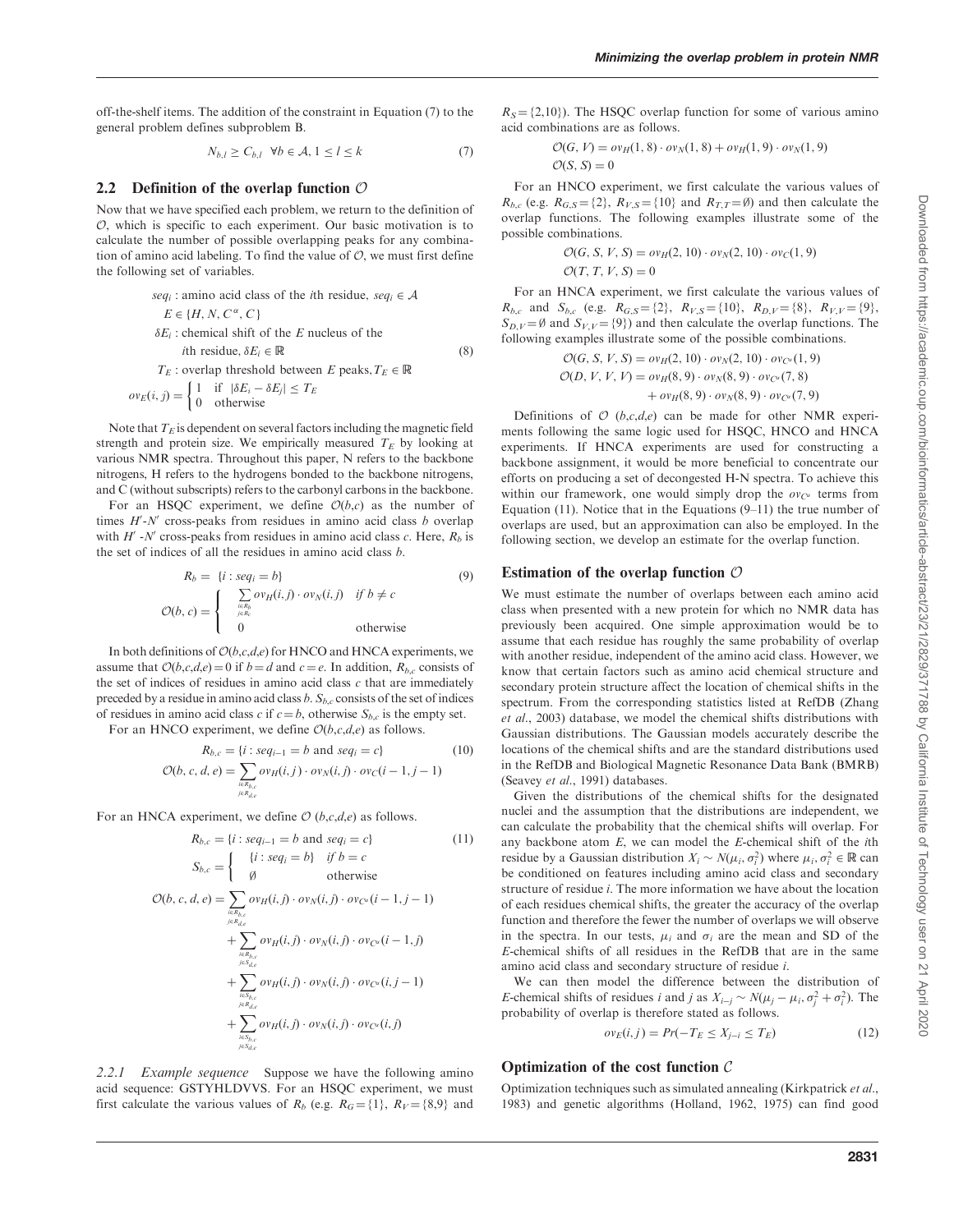solutions to the general problem, but there is no guarantee of optimality. The quality of the solutions for both methods depends on several parameters, including how long they are allowed to run. We attempted to optimize the cost function with off-the-shelf solutions, but we could not get satisfactory results. Finding solutions to subproblem A, which is quadratic in nature, took much longer than what would acceptable.

However, we are able to compute exact optimal solutions to subproblem A using a dynamic programming algorithm in under 2 h on a standard desktop machine. Since subproblem A involves the precision labeling of either the carbons or the nitrogens and the uniform labeling of the other, there are half as many variables over which to optimize. By taking advantage of this reduction in the size of the search space, we develop a dynamic programming algorithm that is optimal and whose run time is independent of the size of the protein. Note that even in the most general case, the run-time for evaluating the cost function is independent of the protein size and number of dimensions assuming the overlap function is precomputed. The details of the dynamic programming algorithm are given in the Appendix.

### 3 RESULTS

We first demonstrate our approach using the known HSQC spectrum of calmodulin (Qian et al., 1998) to illustrate the expected gains in clarity that can be expected by taking a systematic approach to minimizing peak overlap. Calmodulin is a well-known benchmark protein in the field of protein NMR and it is large enough that the NMR spectrum on lower-field instruments would be challenging to analyze by standard methods. Using our dynamic programming algorithm for subproblem A, we are able to calculate optimal schedules for all possible number of samples in under 2 h.

We generate the labeling schedule using both the *true* and estimated overlap function for a HSQC experiment. The regenerated 2D spectra of the four precision-labeled samples generated with both the true and estimated overlap functions are presented in Figures 1 and 2. It should be noted that overlaps in the H-N spectrum are listed in the original assignment because the original experiment collected data in the N, H,  $C^{\alpha}$ ,  $C^{\beta}$  and C dimensions.

In the Supplementary Material online, we present a graph that compares the number of overlaps as a function of the number of samples for calmodulin. The Rayleigh criteria (cross-peaks overlap if chemical shifts in each dimension are within half a peak width), with nitrogen peak widths of 0.3 p.p.m., hydrogen peak widths of 0.04 p.p.m. and carbon alpha peak widths of 0.25p.p.m., is used to identify overlaps. With calmodulin, we noticed that the schedules calculated using the estimated number of peak overlaps does not match the performance of the optimal schedules calculated using the known true peak locations. This is due to the imprecision in the estimation of the number of overlaps. The degree of imprecision in our estimates is indicated by the error bars in the comparisons of the overlap functions in Figures 3–6.

To determine the number of samples to use, we must take into account both the cost of creating additional samples and the calculated percent congested (number of overlaps/max number of overlaps). In general, we noticed that 4–5 samples were typically enough for our purposes. Given explicit costs for creating samples and costs for peak overlaps in the spectra, the exact number of samples that would minimize the total cost could be derived easily.

We compare the resulting spectra from our schedules to the spectra resulting from the labeling schedule of Ozawa et al. (2006) and Wu et al. (2006). According to our overlap criteria at 500 MHZ, we observe four overlaps in the four spectra simulated with our schedule using an estimated overlap function and six overlaps in the five spectra that would be produced with the schedule of Ozawa et al. (2006) and Wu et al. (2006).



Fig. 1. <sup>15</sup>N-<sup>1</sup>H HSQC spectra of calmodulin (Qian et al., 1998) generated using our dynamic programming algorithm with the true cost function C. The red sample includes A, R, N and D. The green sample includes C, Q, E, G and H. The blue sample includes I, L, K, F and S. The purple sample includes M, T, W, Y and V. The overlaps according to our criteria are between: E6 (8.99, 121.7) and D118 (8.97, 121.7), R30 (7.94, 120.5) and K77 (7.94, 120.4), L32 (8.62, 121.0) and L105 (8.62, 120.9), T34 (8.10, 118.2) and E87 (8.11, 118.2), S38 (8.14, 119.4) and M124 (8.14, 119.5), A46 (8.27, 120.5) and L48 (8.27, 120.5), A73 (8.52, 121.3) and E82 (8.52, 121.3), M76 (7.95, 119.6) and A127 (7.94, 119.5), H107 (8.16, 119.6) and M124 (8.14, 119.5), R126 (8.42, 119.2) and V142 (8.43, 119.2).



Fig. 2.  $^{15}N^{-1}H$  HSQC spectra of calmodulin (Qian et al., 1998) generated using our dynamic programming algorithm with an estimated cost function  $C$ . The red sample includes R, N, Q, I and F. The green sample includes D, H, L, S and Y. The blue sample includes A, C, K, M and T. The purple sample includes E, G, W and V.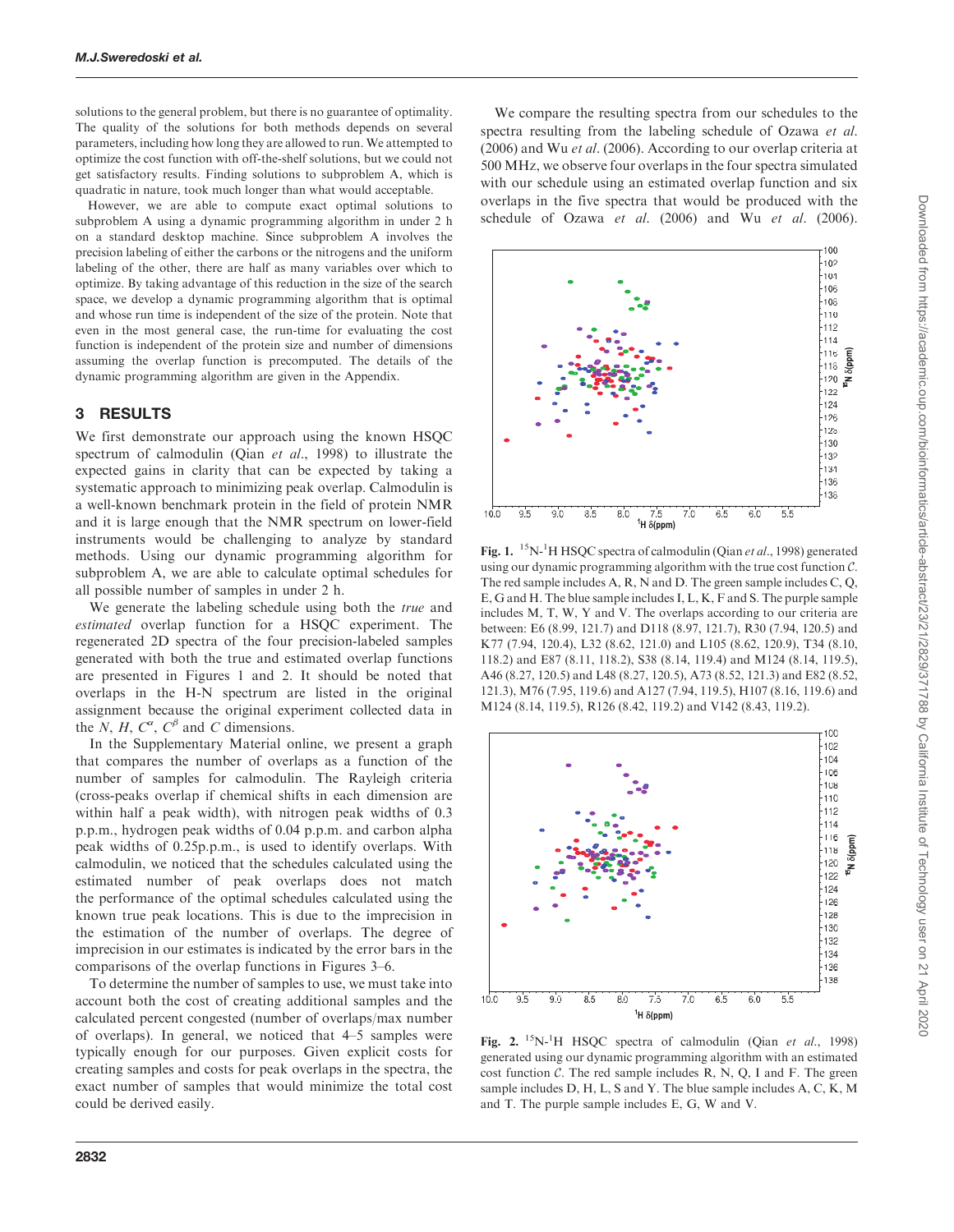In all fairness, the goal of the schedule in Wu et al. is just to allow identification of the amino acids, and not necessarily to decongest the spectrum. Additionally, there are no performance criteria cited in Ozawa et al. (2006) or Wu et al. (2006) relevant to our problem. Note that the schedule in Wu et al. is developed for the average amino acid composition of proteins and not tailored to specific proteins. It should be noted that since our method is the first to directly tackle the problem of spectral congestion, there are no fair comparisons to other methods.

With only 10 overlaps in the HSQC spectrum of calmodulin, one could argue that a computer is not needed to calculate a schedule if we already know which peaks overlap. However, for cases where there are many overlaps, or we are using an



Fig. 3. Relative percent congestion in the  $H$  spectrum for the set of 448 proteins. Schedules are optimized with a true overlap function, an estimated overlap function, an equal number of residues per sample and an equal number of amino acids per sample.



Fig. 4. Relative percent congestion in the  $N$  spectrum for the set of 448 proteins. Schedules are optimized with a true overlap function, an estimated overlap function, an equal number of residues per sample and an equal number of amino acids per sample.

estimated overlap function with real numbers, rather than integers, the problem would be nearly impossible solve by hand.

To further address these issues we have also computed schedules for a set of 448 proteins found in the BMRB (Seavey et al., 1991). The proteins in the test set have 50 or more residues, have N, H and  $C^{\alpha}$  chemical shifts for 90% of its residues and have been rereferenced in the RefDB (Zhang et al., 2003). For each of these 448 proteins, we computed schedules using (a) the true overlap function; (b) an estimated function using secondary structure predicted by the SSpro software (Pollastri et al., 2002) in the SCRATCH server suite (Cheng et al., 2005) and (c) an overlap function that assumes the probability of overlap between any two residues is constant. Additionally, 10 random



Fig. 5. Relative percent congestion in the  $C^{\alpha}$  spectrum for the set of 448 proteins. Schedules are optimized with a true overlap function, an estimated overlap function, an equal number of residues per sample and an equal number of amino acids per sample.



Fig. 6. Relative percent congestion in the HSQC spectra for the set of 448 proteins. Schedules are optimized with a true overlap function, an estimated overlap function, an equal number of residues per sample and an equal number of amino acids per sample.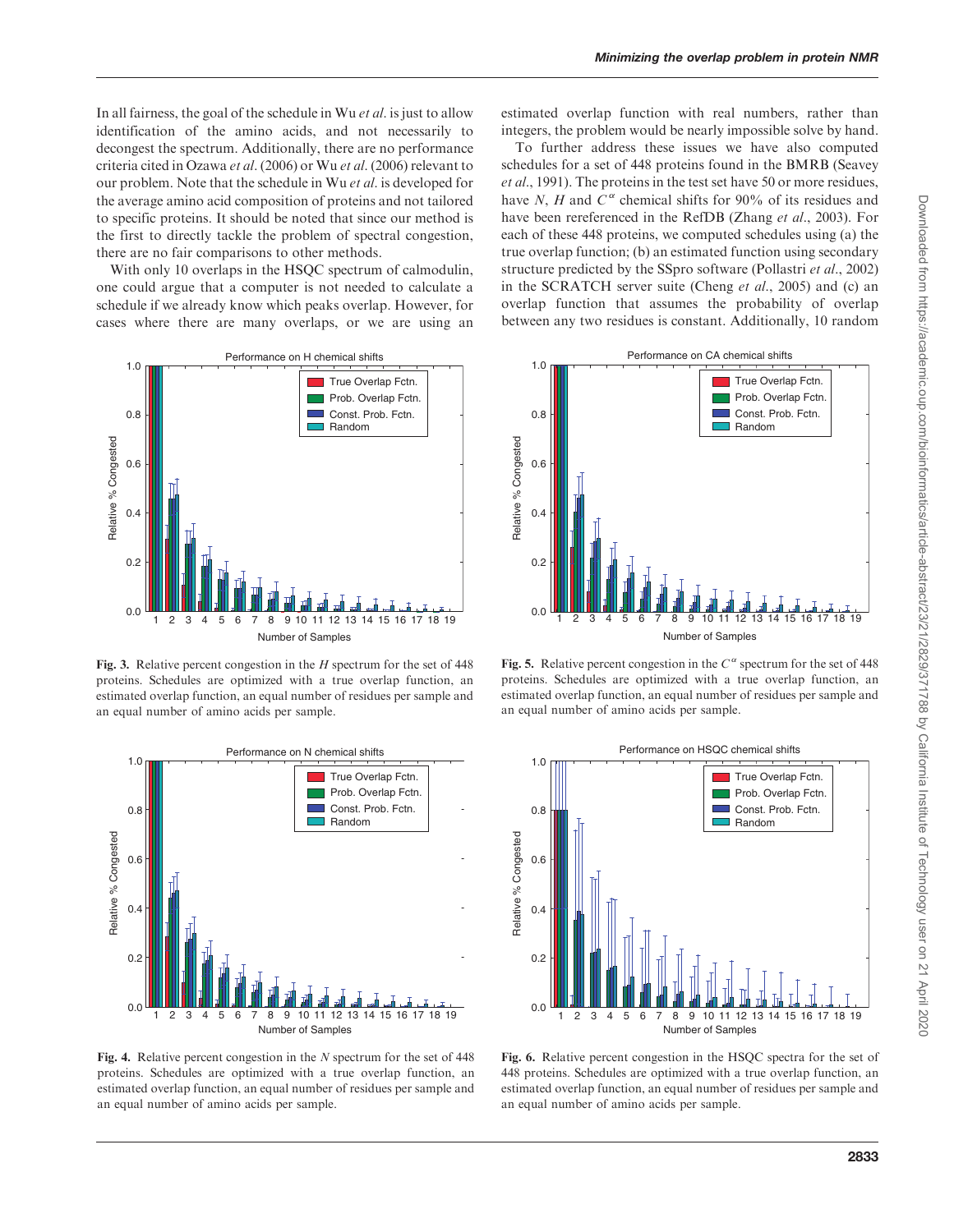schedules are generated for each protein with approximately the same number of amino acid classes labeled in each sample. Because there is not an exact mapping between the proteins in the BMRB and the PDB at the residue level, we could not prepare schedules using the true secondary structure for all the proteins in our set. On a subset where a reasonable mapping could be created, the results using schedules developed with true secondary structure knowledge were nearly identical to the schedules developed with the predicted secondary structure.

After computing the optimal schedules according to the cost functions we evaluate the schedule derived from true cost function using the relative percent congested [i.e. (number of overlaps min number of overlaps)/(max number of overlaps  $-$  min number of overlaps)]. In Figures 3–5 we look at the performance of the various schedules to resolve overlaps in the  $H$  spectrum, the  $N$ spectrum and the  $C^{\alpha}$  spectrum averaged over the set of 448 proteins. The error bars represent the SD in the performance.

In the  $H$  spectrum, we see that there is little gain using an estimated overlap over a schedule that assumes constant probability of overlap between residues. This is to be expected because the H chemical shifts are mostly independent of amino acid class and secondary structure. In the N spectrum and  $C^{\alpha}$ spectrum, we see more benefit from using an estimated overlap function. We are able to achieve 17.5% relative congestion in the N spectrum and 13.2% relative congestion in the  $C^{\alpha}$ spectrum using only four samples. This is a significant improvement over the performance of both the random schedules (20.9 and 21.0%, respectively) and constant probability of overlap schedules (18.9 and 18.9%, respectively).

In addition to looking at the spectra of individual backbone atoms, we also look at the performance of the schedules on resolving multidimensional spectra. However, issues arise when trying to measure the performance of the labeling schedules on high-dimensional spectra. Unless selective labeling is used, the chemical shifts in the BMRB that would compose a highdimensional spectrum, such as a HNCA experiment, must already be resolved or they would not have been listed in the database. With this in mind, we must limit our evaluations to the HSQC spectra of the set of 448 proteins. The results from the HSQC spectra as well as the results from the  $C^{\alpha}$  spectra provide proof that our method can work in higher dimensions.

For the HSQC spectra, we use the same evaluation methods as with the individual backbone atom spectrum and we observe roughly the same trends in Figure 6. One peculiarity of this figure is that with one sample, the proteins are  $\sim 80\%$  relatively congested. This can be explained by the proteins in the test set that are already as decongested as they can be with respect to the HSQC spectrum. On the set of 448 proteins, we observe an average reduction of the relative percent congestion to 15.1% in four samples using our estimated overlap function. This is in comparison to the 56.1% relative congestion in the schedule developed by Wu et al. achieved in five samples.

While the results for randomly splitting the amino acids into two or three equal sized groups nearly matches that of our algorithm using the estimated overlap function, we see a more dramatic increase in performance when more than four samples are used.

Finally, our methods have been implemented in a web server located at<http://nmr.proteomics.ics.uci.edu> for user to produce schedules for minimally congested HSQC spectra. The user supplies the primary sequence and optionally the secondary structure. If the user does not supply the secondary structure, a secondary structure prediction made with SSpro is used. The optimized labeling schedules are then emailed back to the user.

## **CONCLUSION**

In this article, we have provided a systematic way to design labeling schedules to decongest NMR spectra using precisionlabeled samples. The method is a prime example of how to leverage the amino acid labeling that is now possible via cellfree protein expression.

By finding an optimal schedule using our computational framework, we have shown a dramatic increase in spectral resolution for not only the benchmark protein calmodulin (Qian et al., 1998), but also on a curated set of 448 proteins listed in the BMRB. Using four samples on a 500 MHZ HSQC spectra of calmodulin, the number of peak overlaps drops from 10 to 1 if the true cost function is utilized and from 10 to 4 if the cost function is estimated. In addition, our method is able to reduce the relative percent congestion by 84.9% in four samples using our estimated overlap function.

While this article has mainly focused on HSQC experiments, the approach is quite general and can be applied to any of the usual NMR experiments for backbone assignment. Future work will include adding the option to compute schedules for additional NMR experiments using our web server. Additionally, we will study how to incorporate the collected spectra into an integrated backbone assignment method.

The framework we have developed in this article provides a high-throughput method for assigning the backbone chemical shifts of proteins on a proteomic scale by allowing lower field, less expensive NMR spectrometers to run in parallel on larger structures. To help facilitate the high-throughput methods, we provide a web server that implements our method to produce decongested <sup>15</sup>N-<sup>1</sup>H HSQC spectra. The simplified and clarified decongested spectra can be combined with the additional constraints gleaned from the labeling schedule in automated assignment programs thus streamlining the backbone assignment process. It is our hope and belief that our method for developing labeling schedules in conjunction with advances in cell-free protein expression can help usher in a new generation of high-throughput NMR spectroscopy studies.

# ACKNOWLEDGEMENTS

Work supported by an NIH grant (GM-66763) and a UC Discovery Grant bio05-10533 to A.J.S., and a Laurel Wilkening Faculty Innovation award, a Microsoft Faculty Research Award, an NIH Biomedical Informatics Training grant (LM-07443-01) and an NSF MRI grant (EIA-0321390) to P.B.

Conflict of Interest: none declared.

# **REFERENCES**

Bodenhausen,G. and Ruben,D.J. (1980) Natural abundance N-15 NMR by enhanced heteronuclear spectroscopy. Chem. Phys. Lett., 69, 185–189.

- Cheng,J. et al. (2005) Scratch: a protein structure and structural feature prediction server. Nuc. Acids Res., 33, 72–76.
- Holland, J. (1962) Outline for a logical theory of adaptive systems. J. Assoc. Comput. Mach., 9, 297–314.